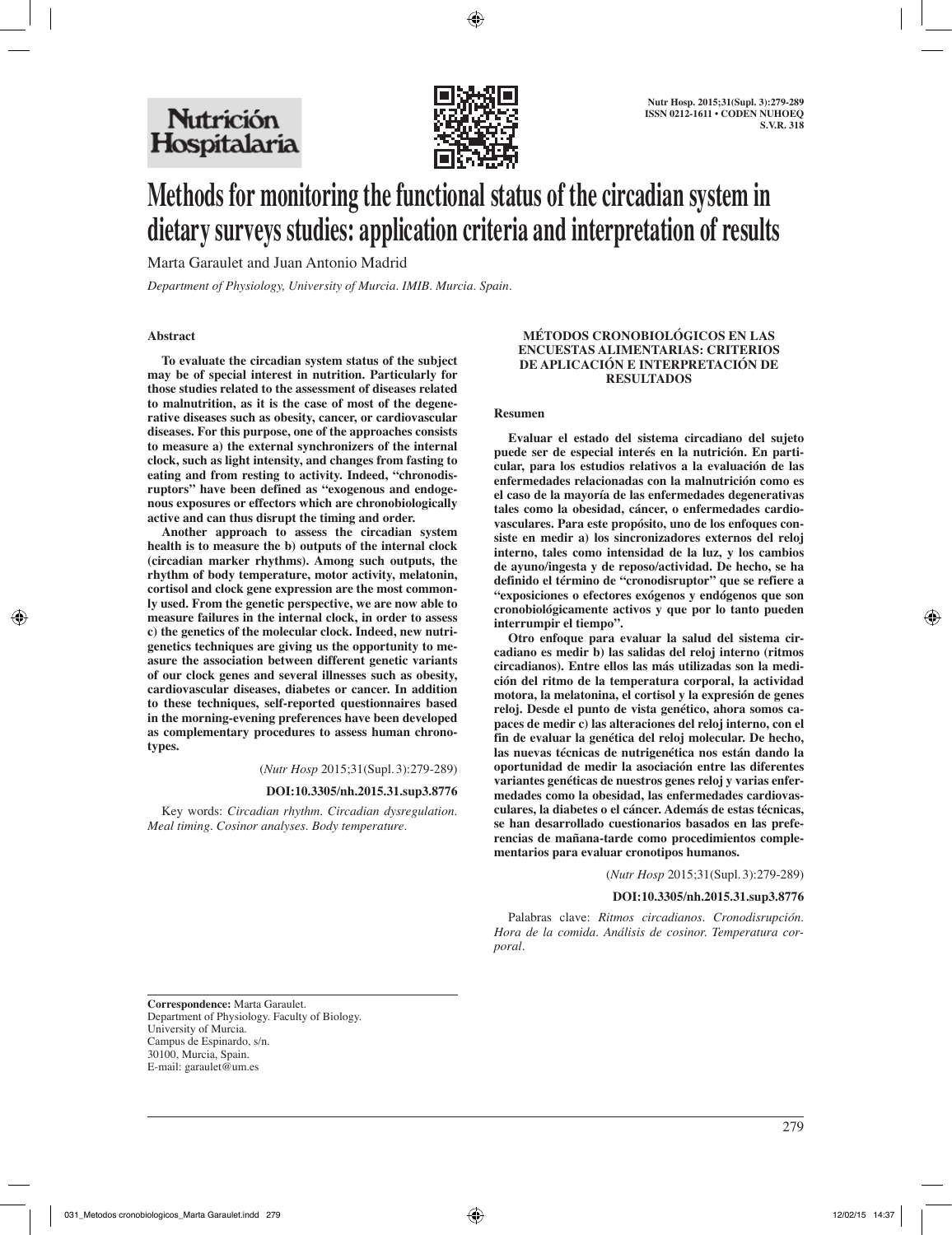# **Introduction**

To evaluate the circadian system status of the subject may be of special interest in nutrition. Particularly for those studies related to the assessment of diseases related to malnutrition, as it is the case of most of the degenerative diseases such as obesity, cancer, or cardiovascular diseases. Current epidemiological studies have demonstrated that several situations in life such as shift working, night eating, jet lag and short sleep, are accompanied by a disruption of the individual circadian rhythms. Chronodisruption (CD) is a relevant disturbance of the circadian organization of physiology, endocrinology, metabolism and behavior, which links light, biological rhythms and the development of several diseases.

The International Agency for Research on Cancer (IARC) classified shift-work that involves circadian disruption as probably carcinogenic to humans in 2007 and this was the prelude to extensive experimental and epidemiological research in coming years<sup>1</sup>. Moreover, it was pointed out in Lancet Oncology that among the many different patterns of shift-work, those including night work were the most disruptive for the circadian clock. Indeed, with 20% of people worldwide being engaged in some work at unusual times, including the night, it is a relevant task in public health to clarify the biologically plausible links *via* circadian disruption with epidemic cancers such as of the breast or prostate.

The effect of CD on human health is an emerging issue. Many records link CD not only with cancer but also with cardiovascular, cognitive impairment and obesity, all of them conducive to premature aging. The precise mechanisms linking obesity to CD are not well known. It has been hypothesized that current habits, such as high snacking frequency, a reduction in total daily sleep and increased exposure to bright light during the night, and "inadequate" meal timing induce brain to lose its 'feeling' for internal and external rhythms. The lack of day–night environmental contrast may lead to CD and metabolic disturbances, including obesity. Conversely, studies performed using experimental models have shown that developing obesity and diabetes itself disrupts the molecular clock system. Both, as a cause or as a consequence, CD is closely linked to obesity.

# **Methods for monitoring the functional status of the circadian system**

The role placed by the circadian system in maintaining health underlines the importance of developing techniques for its objective evaluation, just as there are techniques that evaluate the respiratory and cardiovascular systems. The main challenge is to be able to measure a process that develops over long periods of time, which implies multiple measurements, preferably ones that do not interfere with the subject's daily routine2 .

One of the approaches consists to measure a) the **external synchronizers** of the internal clock, such as light intensity, and changes from fasting to eating and from resting to activity. Indeed, **"chronodisruptors**" have been defined as "exogenous and endogenous exposures or effectors which are chronobiologically active and can thus disrupt the timing and order, i.e. temporal organization of physiologic functions and hierarchies"<sup>1</sup>. In principle, whatever allows the establishment of temporal organizational order in organisms should also be capable of disrupting such order when present or applied in excess or deficit and, most importantly, at unusual and inappropriate times. In this sense, apart from light, other external chronodisruptors are inadequate meal timing and exercise timing<sup>3</sup>.

Another approach to assess the circadian system health is to measure the b) **outputs of the internal clock** (circadian marker rhythms). Among such outputs, the rhythm of body temperature, motor activity, melatonin, cortisol and clock gene expression are the most commonly used<sup>4</sup>. From the genetic perspective, we are now able to measure failures in the internal clock c) **the genetics of the molecular clock**. Indeed, new nutrigenetics techniques are giving us the opportunity to measure the association between different genetic variants of our clock genes and several illnesses such as obesity, cardiovascular diseases, diabetes or cancer. In addition to these techniques, **self-reported questionnaires** based in the morning-evening preferences have been developed as complementary procedures to assess human chronotypes<sup> $5-7$ </sup>.

#### *Methods to measure external synchronizers*

#### Light exposure

The circadian system is regulated by external signals, which are responsible for setting the clock each day. Given that the light-dark cycle is the most important synchroniser, it is of great interest to be able to quantify the light exposure of individuals. Low levels of illumination during the day lower the central temperature and state of awareness compared with the levels observed in high illumination<sup>8</sup>. However, during the night exposure to light, especially blue light, should be avoided in order to maintain melatonin secretion.

Indeed, one key external chronodisruptor is light at night. Under natural conditions, biological circadian and seasonal rhythms are synchronized to the regular 24-hr and seasonal light–dark cycles and the suprachiasmatic nuclei and melatonin have critical roles in these processes. In fact, light is a key Zeitgeber affecting melatonin rhythms and the circadian rhythms of melatonin can provide clock (24 hr) and calendar (seasonal and yearly) information for many species, including humans<sup>1</sup>.

The light-darkness cycle to which subjects are exposed can be quantified by small data loggers, that contain a photosensitive cell, that periodically record the light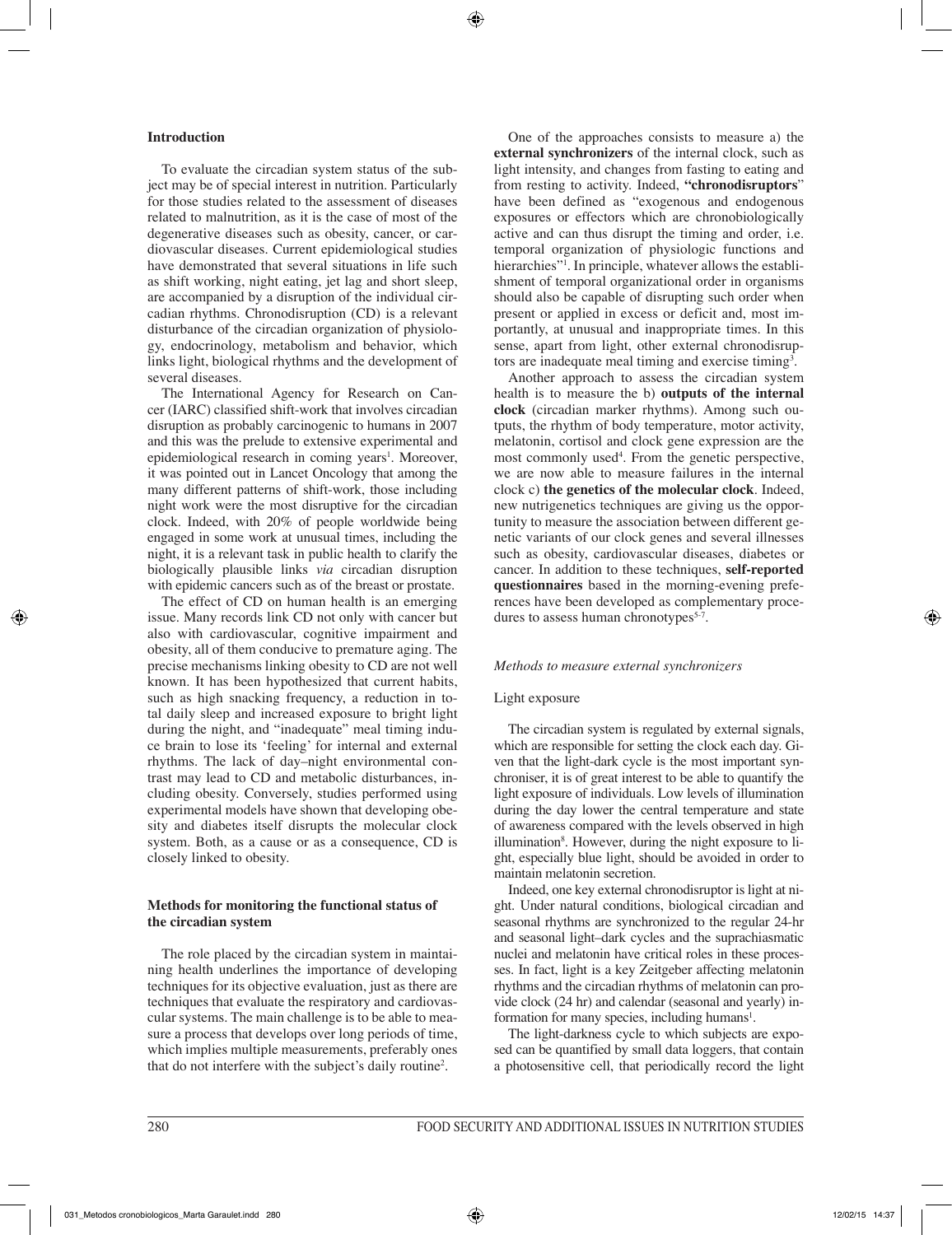intensity received by the individual. Recently, sensors that differentiate between light wavelengths (blue, red and green) have become available, which means that the blue light, which has a greater capacity to synchronise the circadian pacemaker, can be accurately evaluated. The combination of these sensors with environmental temperature sensors provides complete information concerning the quality of the environmental synchronisers that act on the circadian system<sup>8</sup>. They also enable poor sleep hygiene habits to be identified; for example, sleeping in illuminated environmental conditions or in too high temperatures.

#### Meal timing (changes from fasting to eating)

The meal times (and number of meals consumed) differ greatly from culture to culture and through time. Indeed, timing of food intake is a modifiable behaviour that may influence energy regulation and consequently the risk of obesity. Several studies performed in experimental animals have demonstrated that when the animals eat at the "wrong time" they become obese, although they apparently eat and expend the same amount of energy<sup>3</sup>.

Our group of research have demonstrated that the timing of the main meal (lunch) in a Mediterranean population from Spain, is predictive of the weight loss during a 20-week dietary intervention conducted in 420 obese and overweight individuals<sup>9</sup>. Another relevant result from this study was that insulin sensitivity was lower in late eaters as compared to early eaters. However, the physiological explanation for this novel discovery was unknown. In order to deep in these results we developed a

randomized, crossover protocol in which we studied the same women (n=32) in two conditions: one week having lunch at 1 PM and the other at 4.30 PM. We demonstrated that eating late is associated with decreased resting-energy expenditure, decreased fasting carbohydrate oxidation, decreased glucose tolerance, blunted daily profile in free cortisol concentrations and decreased thermal effect of food on peripheral temperature. These results may be implicated in the differential effects of meal timing on metabolic health (Fig. 1).

Different methods may be used to assess habitual dietary intake and meal timing: For example, to evaluate food habits, initial nutrient intake can be determined by a 7 days dietary record. In each day subjects should record everything they eat and also the timing that they start or finish each meal. Patients can also record during one week the time at the day that they start every meal with the questionnaire developed by Bertéus et al.10 (Fig. 2).

Other questionnaire used to assess the circadian changes on hunger and appetite is the one developed by Flint *et al*., of visual analogue scales (VAS) for measurement of appetite sensations. VAS are used to record hunger, satiety, fullness, prospective food consumption, desire to eat something fatty, salty, sweet or savory, and palatability of the meals<sup>11</sup>. These questionnaires may be completed before and after each meal everyday during one week.

## Exercise timing (changes from activity to inactivity)

Actigraphy is a non-invasive method useful to measure the rest-activity cycle in humans. It is based on the principle that during periods when the individual



*Fig. 1.—Effects of meal timing on metabolic health34.*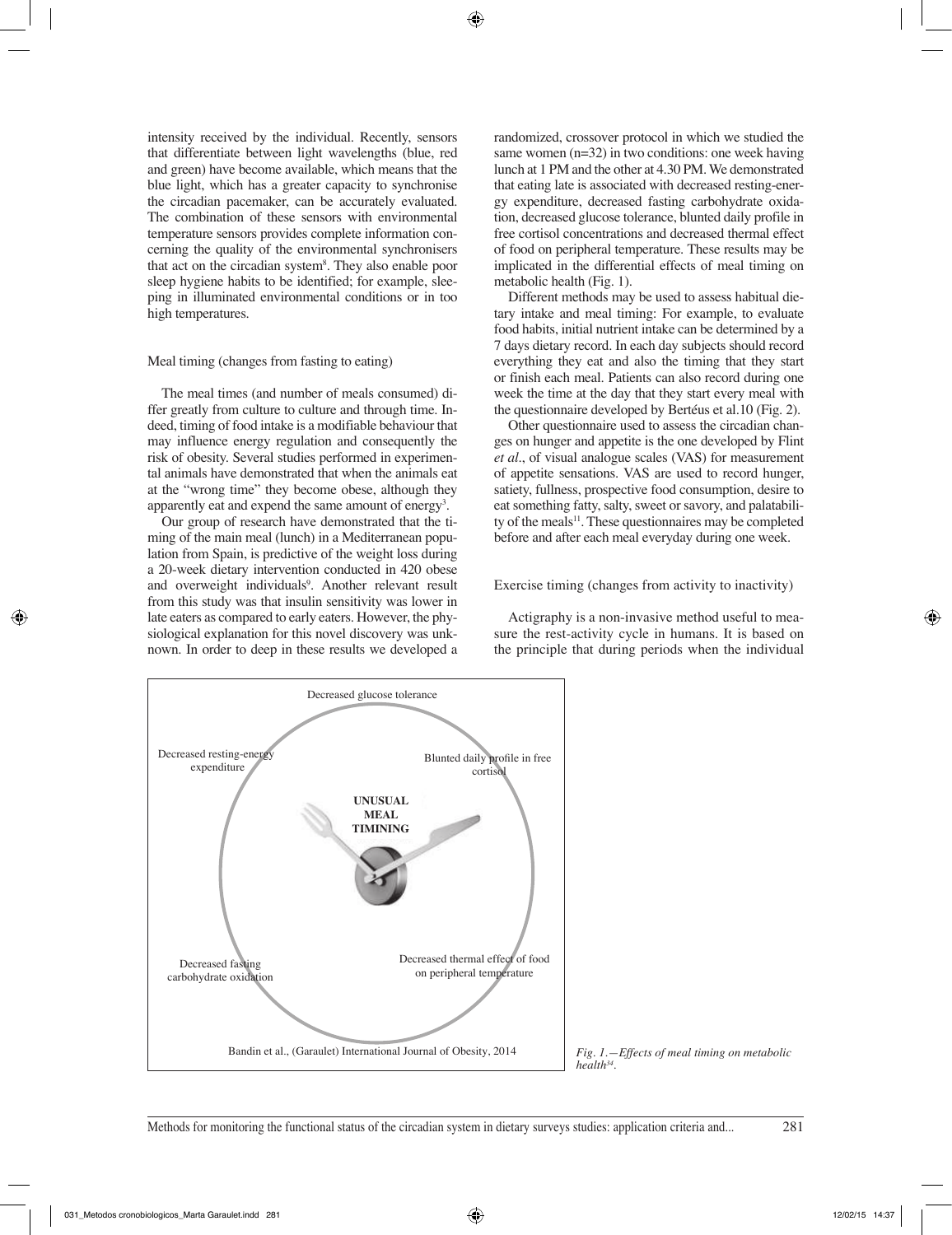Describe how you cat during a usual 24-hour period. Give a time for cach cating episode and mark with a **cross** the type of meal which corresponds best.

Do not forget snacks, other "light meals" and drinks.

**Note,** you can have several main meals during a day.

|                  | <b>Type of meal</b>                                                              |                                                                                                          |                                                                                                                |                                                                               |
|------------------|----------------------------------------------------------------------------------|----------------------------------------------------------------------------------------------------------|----------------------------------------------------------------------------------------------------------------|-------------------------------------------------------------------------------|
| <b>Time</b>      | Main meal<br>e.g. cooked dish,<br>soup with bread,<br>salad with bread,<br>pizza | Light meal/<br><b>Breakfast</b><br>e.g. porridge,<br>cereals,<br>sandwiches,<br>soup, salad,<br>omelette | Snack meal<br>e.g. a sandwich,<br>biscuit, bun,<br>cake, fruit,<br>sweets, ice cream<br>(w/ or w/o a<br>drink) | Drink, only<br>e.g. coffee, tea,<br>soft drink, juice,<br>milk,<br>beer, wine |
| Example:<br>2300 |                                                                                  |                                                                                                          |                                                                                                                | X                                                                             |
|                  |                                                                                  |                                                                                                          |                                                                                                                |                                                                               |
|                  |                                                                                  |                                                                                                          |                                                                                                                |                                                                               |
|                  |                                                                                  |                                                                                                          |                                                                                                                |                                                                               |

*Fig. 2.—Questionnaire of Bertéus et al.,10 in meal timing.*

is awaken; activity levels are high compared to when the individual is asleep. For its measurement, an activity sensor (actimeter) is placed on the wrist of the non-dominant hand for not less than 5 days, the minimum period to obtain reliable data that reflect the characteristics of the subject<sup>12</sup>.

Actigraphy has been used to study sleep/wake patterns for over 20 years. The advantage of actigraphy over traditional polysomnography (PSG) is that actigraphy can conveniently record continuously for 24-hours a day for days, weeks or even longer $13$ . It is also considered the method of choice for evaluating and diagnosing circadian disorders such as chronodisruption in shift-workers, delayed and advanced sleep phase syndrome, free running syndrome and irregular circadian rhythms $14$ . However, as with any other measurement, actigraphy is subject to masking and artefacts, for example, the difficulty in differentiating between the beginning of night rest and the removal of the sensor to shower just before going to bed, movements of one's bed partner, sleeping in a car or train,  $etc.$ <sup>15</sup>.

Other methods are 7 days activity records, in which subject record the timing, type and intensity of the daily physical activity performed during one week, including weekdays and weekends.

# *Methods to measure "Outputs of the clock"*

# Central and peripheral thermometry

One of the most commonly used marker rhythms is the central temperature rhythm, whose profile has been widely described<sup>16,17</sup> and in which the highest values occur in the day and lowest at night.

In humans, the central temperature is usually measured by means of rectal probes that should be worn for several days, which is obviously uncomfortable. Recently as an alternative to measuring the central temperature, the rhythm of skin peripheral temperature has been proposed as a marker rhythm $18-21$ . This rhythm is induced by the alternation between vasodilatation and vasoconstriction generated by the parasympathetic-sympathetic balance. The predominance of sympathetic activity during the day is associated with lower temperatures, while its inhibition and the simultaneous activation of the parasympathetic system are associated with higher temperature. Moreover, increased skin temperature constitutes a signal that favours the beginning of nocturnal sleep through stimulation of hypothalamic areas<sup>22</sup>.

The circadian pattern of peripheral skin temperature exhibits some characteristics phases (Fig.  $3$ )<sup>18</sup>. It increases prior to sleep and remains high during the night. Upon awakening, the temperature falls abruptly and remains low during the day. About 20-21h, when the peripheral temperature reaches its lowest value it is difficult to go to sleep in normal circumstances, this phase is known as wake maintenance zone.

The most used procedure to record skin temperature consists of a small autonomous data logger, placed on the internal surface of the wrist (over a radial artery) of the non-dominant hand and held in place by a bracelet or watch. The sensor can also be placed in any other peripheral region such as the arm, ankle or finger<sup>18,19</sup>. This easily obtained measure has been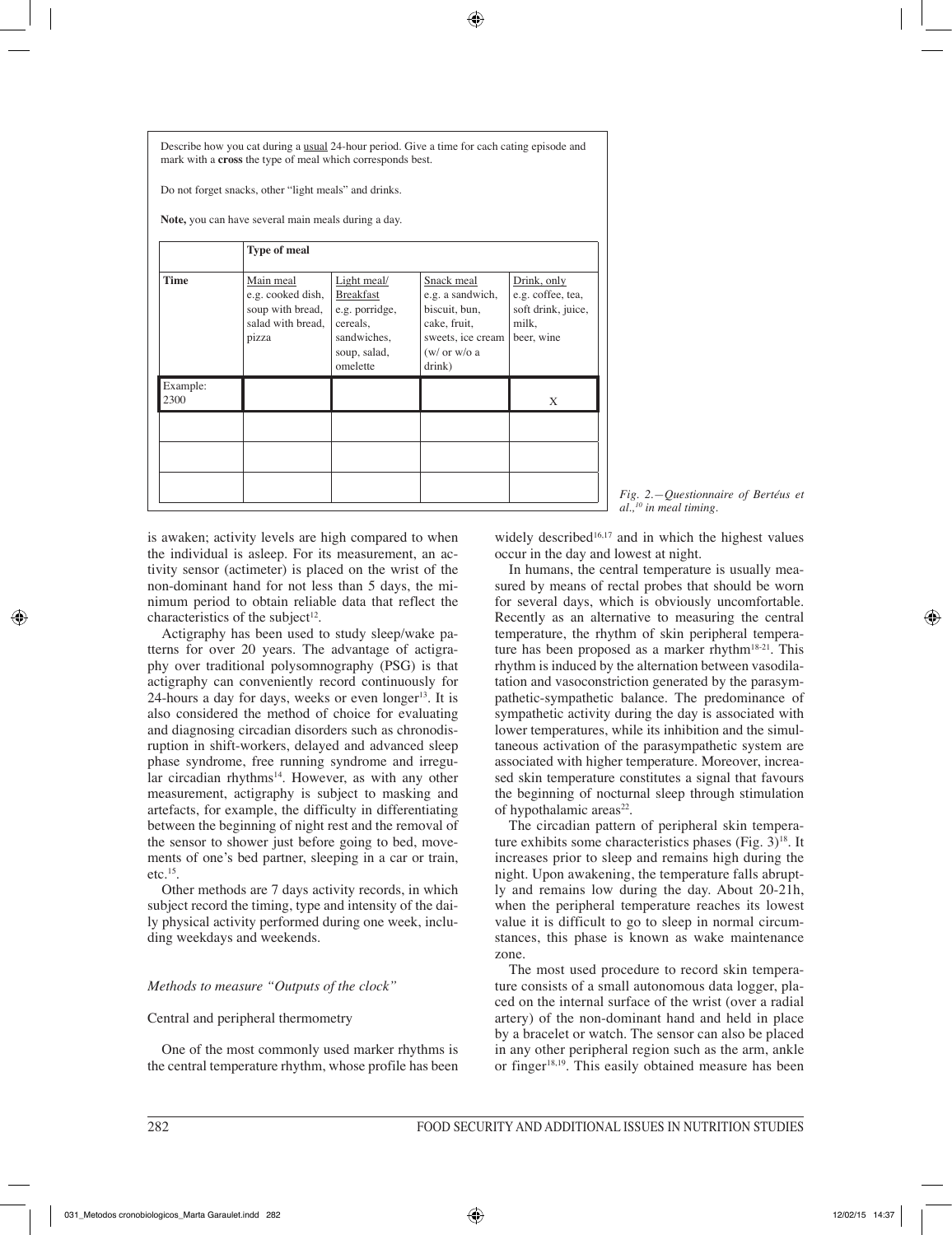

*Fig. 3.—24-h waveform of wrist skin temperature (WT) of two monozygotic sisters recorded continuously for seven days59. The standard skin temperature rhythm exhibits a sharp increase in anticipation to sleep onset, it maintains high levels during nocturnal sleep and shows a secondary peak in the afternoon.*

shown to be useful to characterize biorhythms in a variety of population groups including babies $23$  and young people8,19 as well as to identify CD associated with different pathologies such as hypertension<sup>24</sup>, metabolic syndrome and obesity<sup>20,21,25,26</sup>. Moreover, it has been shown that wrist skin temperature (WT) rhythm has a distinct endogenous component, even in the presence of multiple external influences. Therefore, WT has been proposed as an informative and minimally invasive technique to measure circadian rhythm in free-living subjects $27$ .

#### Melatonin

Melatonin is considered the best marker of the circadian system phase. However, its profile is strongly influenced by light exposure and, to a lesser extent, body position, physical activity, sleep, caffeine and drugs like beta-blockers<sup>28-31</sup>. Plasma levels of melatonin show a circadian profile, with low levels during the day and high levels during the night, the highest being between 02:00 and 04:00am. In humans, melatonin contributes to the body temperature rhythm since it is responsible for vasodilatation of the skin of the extremities through its activation of thermosensitive neurons present in brain areas involved in sleep regulation. The melatonin secretion schedule is closely related with the propensity to sleep and coincides with a fall in the central body temperature, arousal level and performance32. Indeed, since 1992 we know that the circadian rhythms of melatonin and body temperature are inversely coupled.

The hypothermic properties of melatonin are accountable for the generation of at least 40% of the amplitude of the circadian body temperature rhythm. Manipulation of melatonin levels might be clinically useful to resynchronize the body temperature rhythm under conditions of body temperature rhythm desynchronization.

The levels of melatonin can be reliably measured in plasma, saliva and urine (in the last case as its metabolite, 6-sulfatoximelatonin). The best time to evaluate melatonin as a marker of the circadian rhythm coincides with its rapid increase at nightfall. Since its levels are altered by exposure to environmental light of a given intensity and spectrum, it is generally accepted that melatonin samples taken during the dark period should be collected under a dim light  $(< 50 \text{ lux})$ , which is why this protocol is known as *DLMO* (*Dim Light Melatonin Onset*) 33. It is sufficient to start sampling 2 to 3 hours before the subject's normal bedtime (around 19:30-22:00h), assuming that the individual shows no phase alterations.

# **Cortisol**

Cortisol is a corticosteroid with a robust circadian profile peaking around the usual waking time and with much lowers values as the day progresses and reaching its lowest value about 2 hours after going to sleep. The physiological significance of this increase consists of preparing the body for the forthcoming days, increasing the blood pressure, plasma concentrations of glucose, cardiac output, etc. Because of its robustness,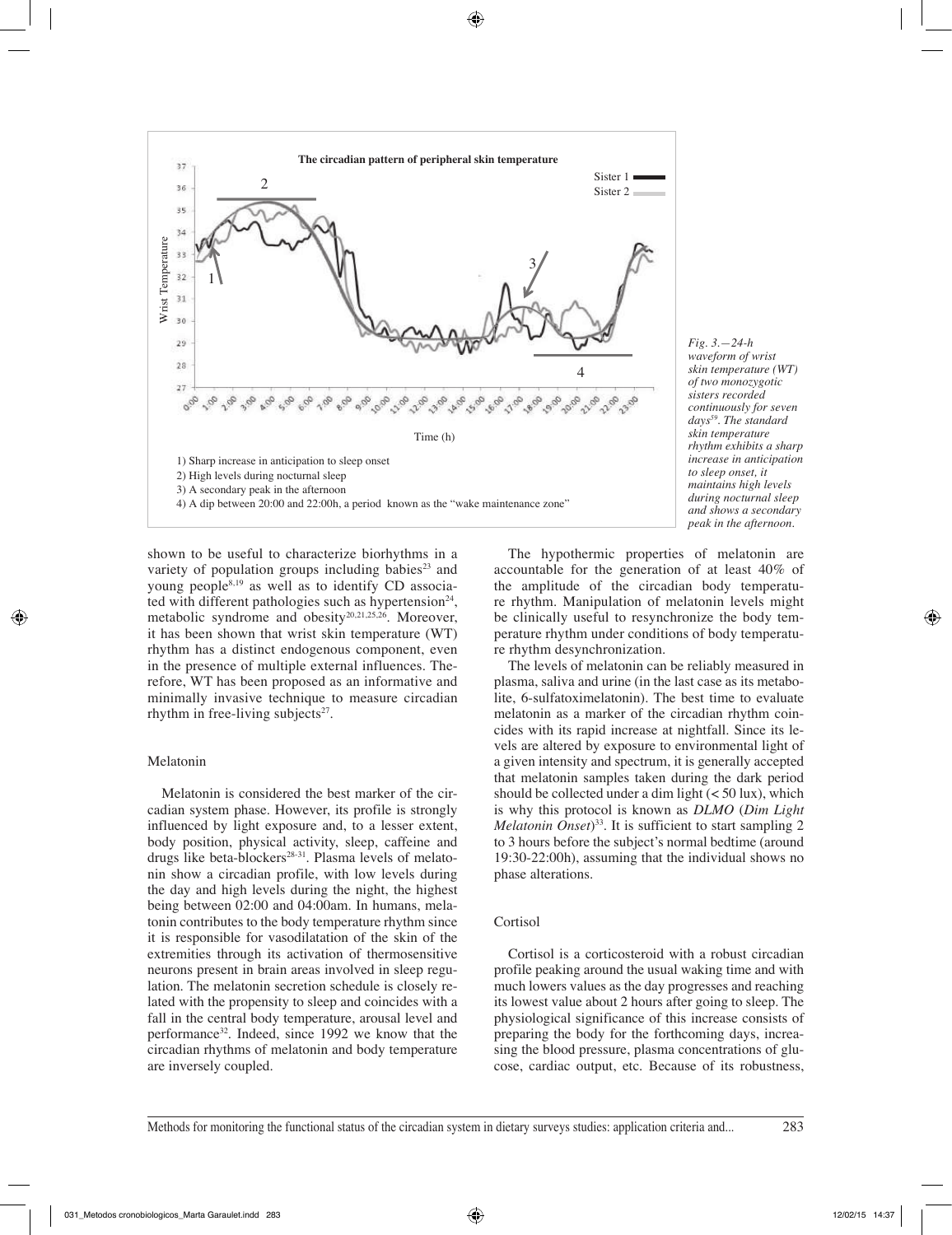this rhythm is also considered a good marker of the circadian system.

Similarly to the other variables mentioned above, cortisol levels can be affected by external factors such as food timing<sup>34</sup>, stressful situations, light exposure at given moments of the day<sup>35</sup>, hyperproteic meals or obesity36. Non-pathological situations such as aging also affect the cortisol profile. The sleep-wake profile can even modify cortisol rhythm. Sleep deprivation, the predominance of light sleep, and a certain number of nocturnal awakenings will increase cortisol levels<sup>37</sup>.

Cortisol can be measured in serum or saliva, the most critical times for measuring its circadian profile being the increase just before waking up and its minimum level in blood at the end of the day/beginning of night.

# Sleep and Wakefulness patterns (integrated variables)

Sleep is not a clear "output" of our internal clock. However, it is modifiable by the subject, and because it can also change the individual exposition to the external synchronizers such as light, it is able to influence the internal clock function. Moreover, it is clear that synchronization of the sleep wake schedule and the internal clock is essential to an individual's ability to maintain sleep and wakefulness when desired. For example, to fly across time zones or to work night shifts, desynchronize sleep and wake patterns from the internal clock's circadian rhythms and result in an alerting signal that is too low when an individual wishes to be awake and too high to allow for a consolidated period of sleep.

Therefore, to measure the circadian pattern of sleep and wakefulness may be relevant in chronobiological and nutritional studies. For this purpose, Laboratory-based polysomnography (PSG) is widely used. It is a comprehensive recording of the biophysiological changes that occur during sleep. The PSG monitors many body functions including brain (EEG), eye movements (EOG), muscle activity or skeletal muscle activation (EMG) and heart rhythm (ECG) during sleep.

Although PSG is the gold standard to measure sleep objectively it is impractical for long-term and home utilization. Therefore, alternative techniques have been developed. The validity of self-recording as a means of collecting data on sleep and wakefulness is still an open question, though it is probably as reliable as any other subjective method and is the most convenient way of accumulating data when a large sample of subjects must be used. Current evidence has shown that, overall, actigraphy is an excellent tool for unobtrusive documentation of sleep/wake activity in normal individuals. However, a number of methodological issues remain to be resolved to warrant its use in clinical research.

In order to increase the reliability of circadian monitoring, integrated variables obtained from processing individual variables have been recently proposed. For example, the TAP algorithm, proposed by Ortiz-Tudela et al.19, is based on integrating, after normalisation, the following variables: skin temperature, motor activity and body position (Fig. 4). The first of these variables, skin temperature, is under endogenous control, while motor activity is modified voluntarily but it is also under endogenous control. Lastly, of the three variables used for the integration, body position is the most closely dependent on voluntary control. TAP is modular thus it can be amplified by incorporating new variables that complement the information even further. TAP variable permits us not only to determine how the individual's circadian system functions, but also to infer the sleep-wake rhythm with a precision higher than 90% according to polysomnographic recording. This technique constitutes the base of ambulatory circadian monitoring procedure (ACM), which recently has been applied to evaluating the circadian maturity in newborns $^{23}$ , and pathologies like metabolic syndrome<sup>21</sup>.

# *Methods to measure "failures in the internal clock"*

# Genetics of the molecular clock

The capacity to undergo rhythmic oscillations is a characteristic intrinsic to living matter. A fundamental statement of chronobiology states 'many rhythms persist even in complete isolation from the major known environmental cycles'. This concept supports that natural rhythms can exist independently of the periods defined by geophysical cycles; this means that living matter has its own time, i.e., the 'biological time'. In this sense, it has been hypothesized the existence of a Chronome within the Genome.

Over the past two decades, biochemical, genetic, and molecular studies have been making substantial advances towards the elucidation of the molecular bases of rhythmicity in living things. Riding on the wave generated by the seminal studies in the 1970's focusing on in the circadian variability of hormones such as cortisol, melatonin or growth hormone (GH), or those related to the discovering and description of the physiological bases of the suprachiasmatic nucleous (SCN), current chronobiology has dramatically evolved thanks to the new genetic and molecular biology techniques.

A major stride in understanding the molecular basis of circadian rhythms was the identification by Konopa and Benzer in 197138 of a chromosomal region controlling the period of eclosion time in Drosophila, followed by the cloning of the first clock genes in *Drosophila melanogaster* in 198439. Today, thanks to these molecular techniques, we are able to study the expression of the known clock genes implicated in the circadian machinery. We already know that, in mammals, the core components of the clock molecular ma-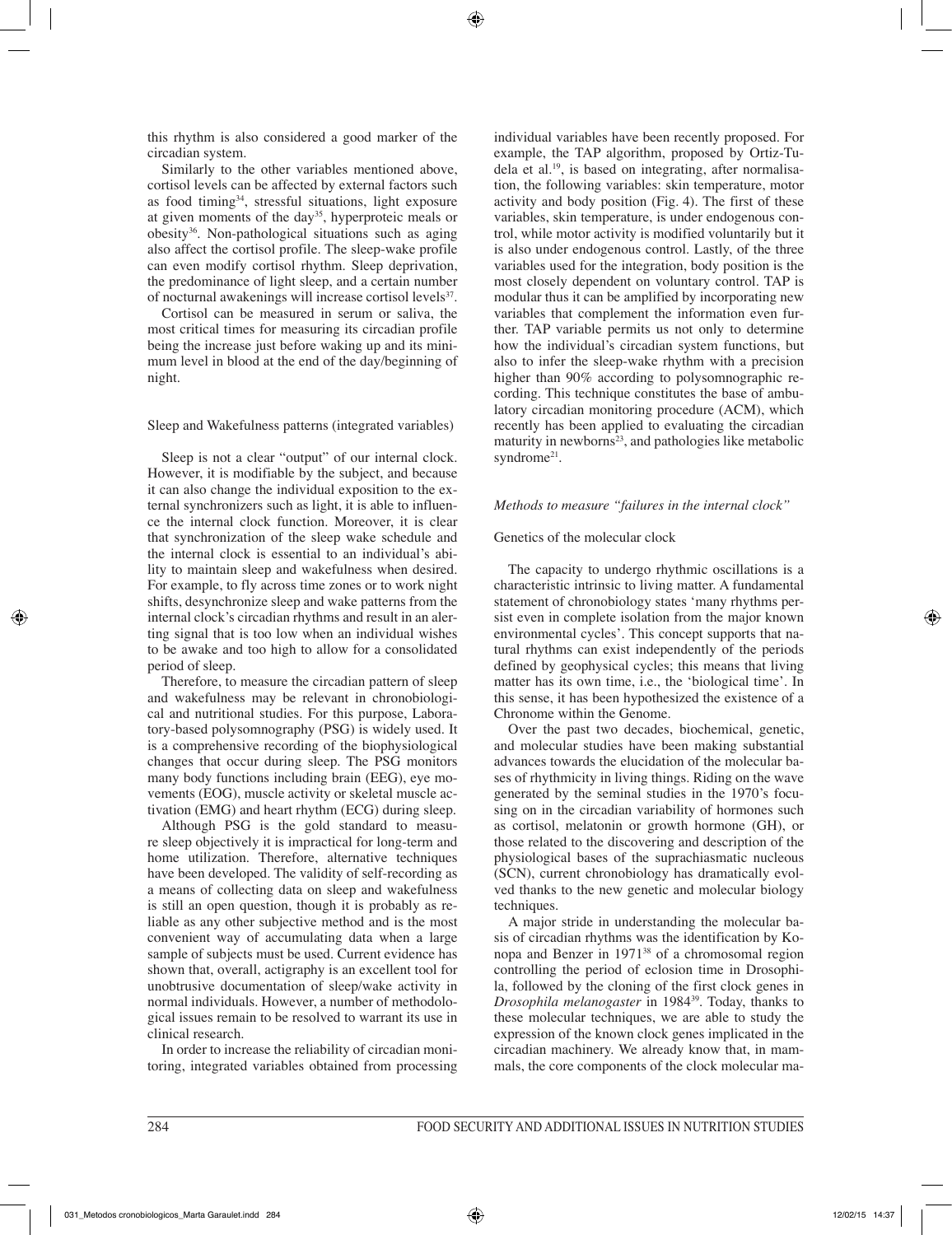

*Fig. 4.—Skin temperature, motor activity and body position in CLOCK 3111TC60.*

chinery operate in almost all cells of the body through a complex network of transcriptional-translation loops and modulate the expression of specific target genes and their products to oscillate in 24-hour rhythm.

Nowadays, experimental models are allowing us to assess clock genes expression not only in the living animal but also outside of the body, (*in vitro* techniques), and we are also able to analyze the 24h fluctuations in gene expression and to assess the presence or absence of a peripheral clock in the different organs and tissues. Moreover, we can use experimental models to turn on and off specific components of the clock machinery to identify its effects on metabolic and disease phenotypes. From the genetic epidemiology point of view, the study of single nucleotide polymorphisms (SNPs), is contributing to the identification of the genetic background of chronotypes (morningness or eveningness), sleep alterations or seasonal mood disorders.

More recently, **epigenetic and nutrigenetic** approaches are also allowing us to study new interactions and layers of complexity that may have a significant impact on chronobiology as well as pathophysiology. *Epigenetics* is the study of heritable changes in gene expression or cellular phenotype caused by mechanisms other than changes in the underlying DNA sequence. *CLOCK* and *SIRT* have both epigenetics effect in acetylation and deacetylation of histones respectively. MicroRNAs may become novel therapeutic targets for disorders in the circadian clock. The knowledge achieved in the circadian epigenome could give us new answers to the connections among genetics, circadian rhythmicity and obesity.

Moreover, the technological power of other "-omics" (i.e., metabolomics, proteomics) is becoming

essential to our ability to "put-it-all-together" and we are fast learning about the timing of different metabolites such as aminoacids, lipids, xenobiotic, etc. in the liver in mice, and in plasma and saliva in humans, allowing us to achieve a more complete and refined knowledge of the circadian rhythm and its physiological effects. These advances have given to the science of chronobiology a renewed stimulus that makes this science increasingly robust and attractive.

Genetic variants associated to chronodisruption

Some examples of SNPs in chronobiology are *CLOCK* 3111TC which has been associated with evenningness*,* and different personality traits; *PERIOD2*  (*PER2* rs2304672) polymorphism which moderates circadian-relevant reward circuitry; *CRY1* (rs8192440) related to psychological treatment effectiveness; *CRY2* associated with winter depression and S*IRT1*  rs10997875 a good candidate gene for the pathophysiology for mood disorders.

Other candidate SNPs connected to obesity could be those associated to sleep disorders. Some examples are serotonin receptors, prepro-orexin or IL-6 SNPs which associate with obstructive sleep apnea syndrome. Others are SNPs residing in ROR1 and PLCB1which associated with insomnia.

Sleep disorders or short sleep duration, are both associated to several polymorphisms connected to obesity. In this regard, one of the best studied *CLOCK* SNPs (3111TC) has been significantly associated to short sleep duration, eveningness, several psychological traits, weight  $loss^{40}$  and obesity<sup>41,42</sup>.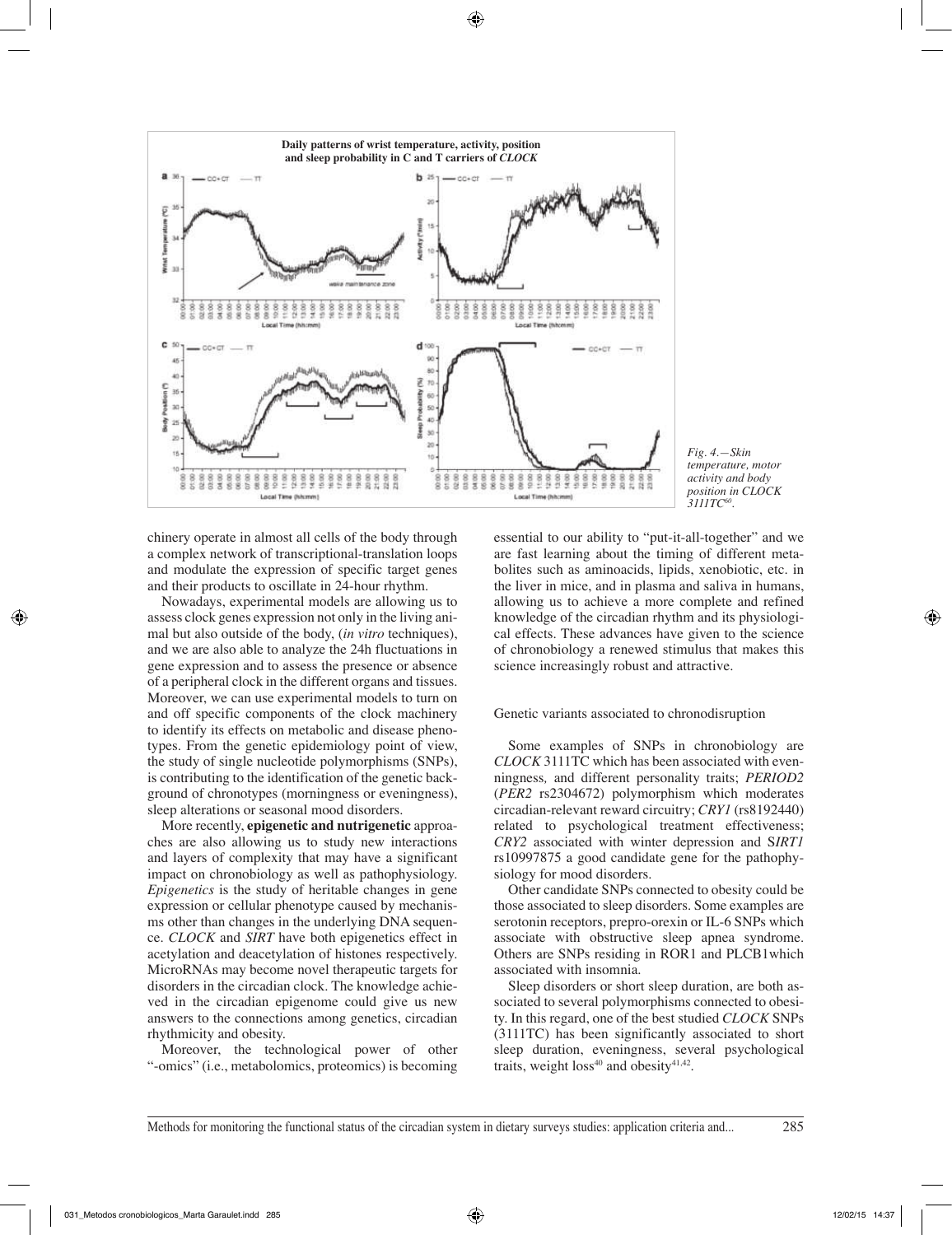Expression of clock genes in leukocytes and oral mucosa

The neurons that constitute the SCN and the cells of the peripheral oscillators show an autonomous rhythmicity that is controlled by the cyclic expression of the clock genes (*Clock, Bmal1, Per 1, Per 2, Per 3 y Cry 1 y Cry 2*). The involvement of these genes in numerous physiological processes (cell cycle regulation, adipogenesis, glucocorticoid synthesis, B cell maturation, etc.) and their probable misalignment in certain pathologies increase the interest of being able to quantify their expression. For this, polymerase chain reaction  $(PCR)$  techniques are usually used<sup>43</sup>. The most straightforward is RT-PCR, which enables us to qualitatively evaluate which genes are being expressed at the time of sampling. To know which genes are being expressed and its quantification, a quantitative PCR (Q-PCR) or a real time PCR is normally used.

Since it is not possible to evaluate clock gene expression in the SCN *in vivo*, samples obtained from peripheral tissues are used. In this case, there are two main options: evaluate gene expression in leukocytes or in the oral mucosa. In the first case, blood samples are periodically taken, the leukocytes are isolated from the rest of the blood cells and one of the above techniques is applied. In the case of oral mucosa, the most common practice has been to take small biopsies under local anaesthetic<sup>44</sup>, although, more recently, pipette tips have been used to make scrape off a small amount of the mucosa, which provides sufficient tissue to be obtained<sup>45</sup>.

Clock gene expression in adipose tissue (peripheral clock)

In the last years, one of the most influential discoveries relevant for this area of research is the presence of an active circadian clock in adipose tissue (Fig. 5). In particular, our group has recently demonstrated that the circadian clockwork can oscillate accurately and independently of the SCN in AT explants<sup>46</sup>. Moreover, we have provided an overall view of the internal temporal order of circadian rhythms in human AT including genes implicated in metabolic processes such as energy<sup>47</sup>. Thus, a specific temporal order in the daily patterns of these genes appears to be crucial for adipose tissue to exclusively either accumulate fat or to mobilize fat at the proper time, a phenomenon known as temporal compartmentalization.

#### **Protocols for measuring circadian rhythms**

To evaluate the circadian system, techniques that eliminate or minimise the influence of external factors (denominated masking factors) are used. For this



*Fig. 5.—Presence of an active circadian clock in adipose tissue47.* 

reason, measurements are normally made in subjects in conditions of constant routine, for example, lying in bed, without sleeping, under constant dim light and ingesting food at regular intervals over  $24$  hours<sup>48</sup>. This situation of constant routine is usually maintained for 24, 36 or 48 hours, although this, in itself, may introduce its own masking factors. One such factor is that the subject must go without sleep and fight against sleep pressure. To avoid the accumulation of sleep pressure, the multiple-nap protocol has been designed. This is a constant routine protocol with multiple naps scheduled over a 24-hour period or longer.

In an attempt to cut the link between environmental cycles and endogenous rhythms, alternative protocols (known as forced desynchronization) have been developed in which the subject lives 28-hour (or, less frequently, 20-hour) days<sup>48,49</sup>. Under these protocols, sleep episodes occurred at all phases of the endogenous periods. Circadian and sleep components can be distinguished very well in this way.

# *Analyses of circadian rhythm.*

The analysis of rhythmic data requires its own methodology that differs from conventional statistical and mathematical techniques. Two procedures are basically used for this purpose, one based on fitting sinusoidal functions (the cosinor method) and the other based on a non-parametric analysis.

Cosinor analysis is a mathematical procedure based on least squares fitting of a cosine function to the original data. Three main parameters are defined from the cosinor fit: MESOR (Midline Estimating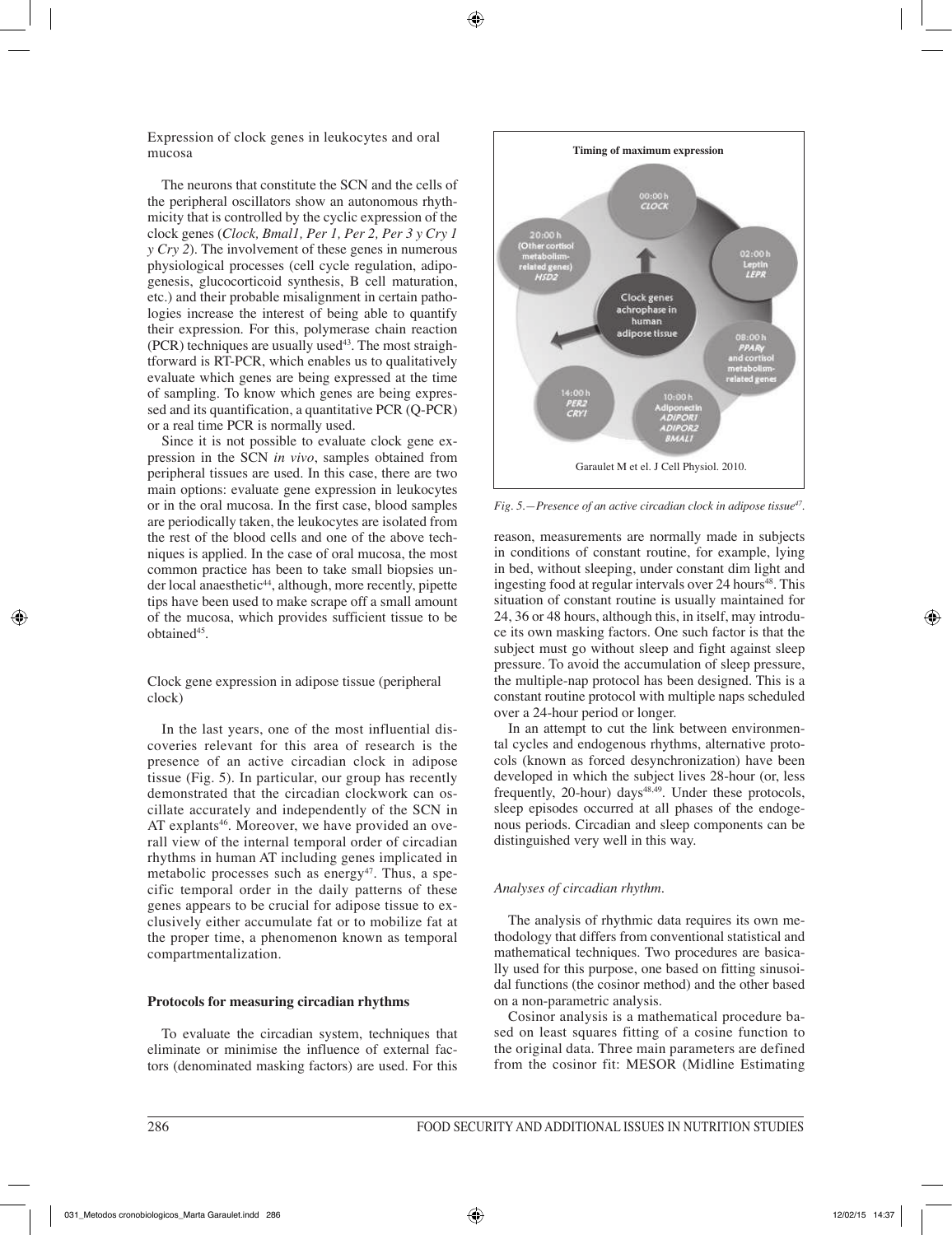Statistic of Rhythm), amplitude and acrophase<sup>50</sup>. Since it is applicable to unequidistant data, Mesor does not always coincide with the data mean. The amplitude is the difference between the Mesor and the maximum or the minimum value of the cosinusoidal function. The acrofase is the temporal localisation of the maximum value of the function. Given that the human rest-activity rhythm has a asymmetric distribution over 24 hr (about 8 rest:16 activity) and a shape that looks more like a square wave than a pure cosinusoid, the cosinor method only provides a rough and general description of the rest-activity rhythm. However, it is a relatively straightforward method that enables a great quantity of quantitative information to be obtained.

To give a more precise estimation of the rhythmic parameters of physiological functions that do no exhibit a symmetrical waveform, non-parametric procedures are increasingly used. Although these procedures were initially developed for actimetry data<sup>51</sup>, it is also useful for analysing other biological variables. The most frequent parameters are interdaily stability (IS), intradaily variability (IV), least active 5 hr (L5), most active 10 hr (M10), L5 and M10 onset or midtime, amplitude (AMP) and relative amplitude (RA). IS quantifies the regularity of the rhythm, that is, the degree of resemblance between the rhythmic patterns on individual days. It ranges from 0 to 1, a typical value for human actimetry data being about 0.6 for healthy adults. IV determines the fragmentation of the rhythm. It ranges from 0 to 2, typical values in healthy subjects being below 1. L5 indicates the average values for the 5 least active consecutive hours in the 24 hr cycle. M10 is the average of the activity values for the ten most active consecutive hours in the 24-hr cycle. The midpoint of L5 and M10 gives reliable information about the phase of the rhythm, similar to that given by the acrophase and nadir of the cosinor method. AMP is the difference between M10 and L5, whereas RA is calculated by dividing AMP by the sum of L5 and M10. It ranges form 0 to 1, with higher values indicating higher amplitude of the rhythm.

#### **Chronodisruption scores and biomarkers**

Given the importance of a normal circadian rhythm in maintaining regular weight, it could be useful to define a biomarker of circadian deregulation that could be implemented in clinical practice. This biomarker could also be used as a tool for monitoring the effects of introducing a change in lifestyle designed to reduce the risk of obesity<sup>52</sup>. For this purpose and to detect the best biomarker to assess CD in obesity, our group of research tested in a female population several biomarkers of the circadian system previously used in different population types. In this regard, we used techniques that have been shown to be easily measurable and non-invasive, such as (a) sleep diaries, which examine the wake/sleep cycle and which have been demonstrated to be a convenient tool to assess sleep quality and duration<sup>53</sup>; (b) a feeding diary, an adequate tool to analyze the timing and duration of food intake<sup>54</sup>; (c) the Horne–Ostberg questionnaire, which is recommended to define the morningness-eveningness of the subject<sup>55,56</sup>; (d) salivary melatonin and cortisol defined as good markers to assess  $CD<sup>57</sup>$ ; and finally (e) the measurement of the skin temperature rhythmicity, particularly wrist temperature  $(WT)^{24}$ .

Our results show that from the different biomarkers studied in the present work, the measurement of skin temperature rhythmicity, together with two questions of the sleep diary (sleep onset and offset times), and one morning salivary cortisol determination could be enough to characterize the chronobiology of obesity.

After including the several factors studied in a factor analyses we were able to define a Cronodisruption (CD) score. The results obtained showed that patients could be divided into two populations attending to circadian misalignment. Indeed, the cut-off point to divide the population was found in a value of 40.3 points, with a higher score indicating major risk of CD. The correlation analysis showed that patients with major CD scores had higher risk of obesity and MetS. Indeed, body fat percentage, plasma glucose values, and blood pressure were positively correlated with the final punctuation. With respect to triglycerides, total cholesterol and LDL cholesterol correlated with higher scores, while HDL cholesterol correlated with lower scores.

# **Morning eveningness questionnaires**

The morningness–eveningness questionnaire (MEQ) is a self-assessment questionnaire developed by Horne and Östberg in 1976<sup>58</sup>. Its main purpose is to measure whether a person's peak alertness is in the morning, in the evening or in between. The original published study on the MEQ showed that subjective peak alertness time correlates with a time of peak body temperature; morning types have an earlier peak of oral temperature than evening types, with the intermediate types having temperature peaks between the two groups. The MEQ is widely used in many areas of psychological and medical research.

More recently, new questionnaires have been also developed, this is the case of the Munich Chronotype Questionnaire (MCTQ)<sup>7</sup>. Questions about work day and free day sleep schedules, work details, and lifestyle provide data to aid in the understanding of how biological clocks work in social life, such as Roenneberg's conclusions of social jetlag. The MCTQ categorizes each participant into one of seven chronotype groups, and utilizes data on participants' midsleep phase and sleep debt to survey what "type" of sleeper each person is.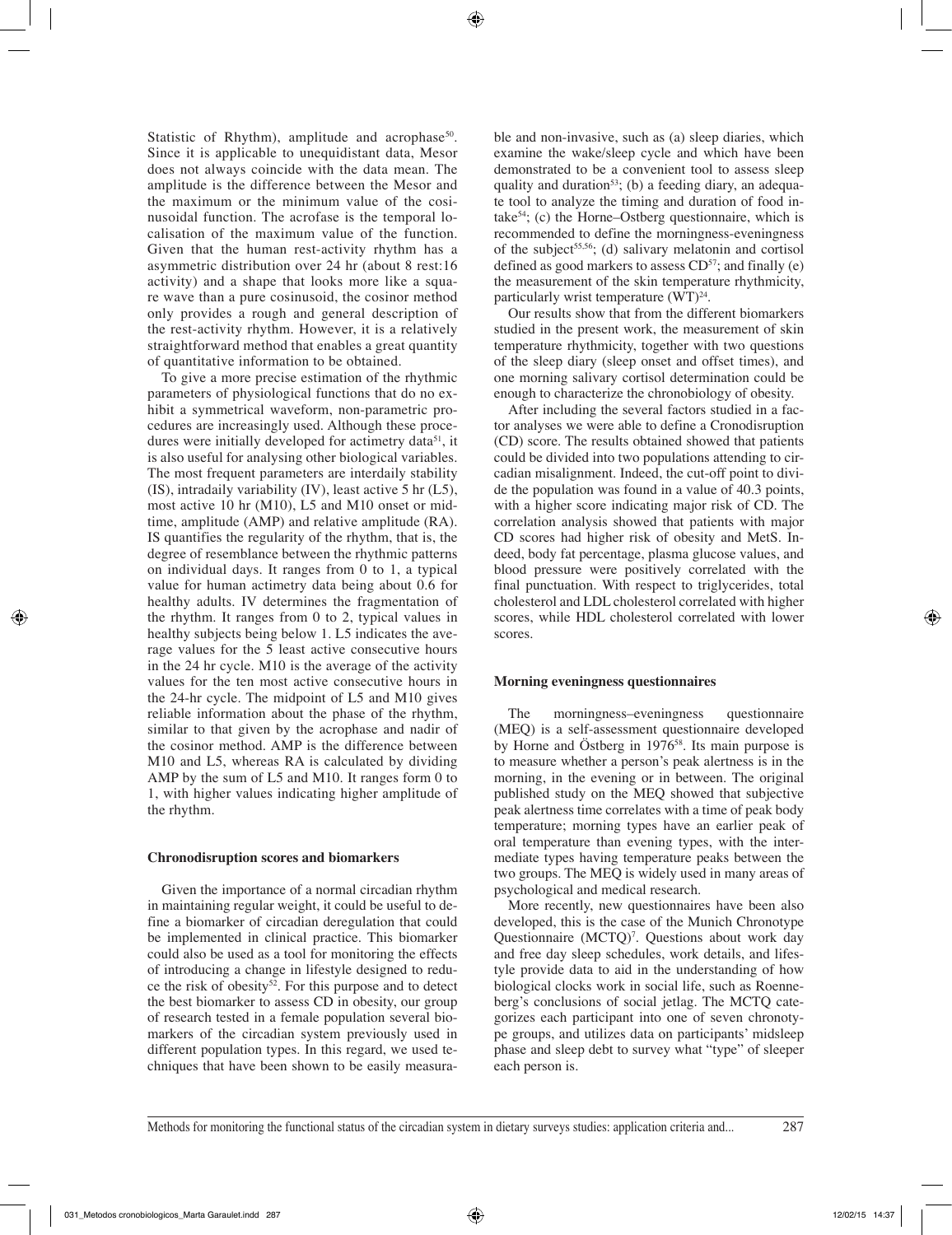#### **References**

- 1. Erren TC, Reiter RJ. Defining chronodisruption. *Journal of pineal research* 2009; 46:245-247.
- 2. Touitou Y, Haus E. Aging of the human endocrine and neuroendocrine time structure. *Annals of the New York Academy of Sciences* 1994; 719:378-397.
- 3. Garaulet M, Gomez-Abellan P. Timing of food intake and obesity: A novel association. *Physiology & behavior* 2014.
- 4. Hofstra WA, de Weerd AW. How to assess circadian rhythm in humans: a review of literature. *Epilepsy & behavior : E&B*  2008; 13:438-444.
- 5. Horne JA, Ostberg O. A self-assessment questionnaire to determine morningness-eveningness in human circadian rhythms. *International journal of chronobiology* 1976; 4:97-110.
- 6. Smith CS, Reilly C, Midkiff K. Evaluation of three circadian rhythm questionnaires with suggestions for an improved measure of morningness. *The Journal of applied psychology* 1989; 74:728-738.
- 7. Roenneberg T, Wirz-Justice A, Merrow M. Life between clocks: daily temporal patterns of human chronotypes. *J Biol Rhythms* 2003; 18:80-90.
- 8. Martinez-Nicolas A, Ortiz-Tudela E, Madrid JA, Rol MA. Crosstalk between environmental light and internal time in humans. *Chronobiology international* 2011; 28:617-629.
- 9. Garaulet M, Gomez-Abellan P, Alburquerque-Bejar JJ, Lee YC, Ordovas JM, Scheer FA. Timing of food intake predicts weight loss effectiveness. *Int J Obes* (Lond) 2013; 37:604-611.
- 10. Berteus Forslund H, Lindroos AK, Sjostrom L, Lissner L. Meal patterns and obesity in Swedish women-a simple instrument describing usual meal types, frequency and temporal distribution. *European journal of clinical nutrition* 2002; 56:740-747.
- 11. Flint A, Raben A, Blundell JE, Astrup A. Reproducibility, power and validity of visual analogue scales in assessment of appetite sensations in single test meal studies. International journal of obesity and related metabolic disorders : journal of the *International Association for the Study of Obesity* 2000; 24:38-48.
- 12. Acebo C, Sadeh A, Seifer R, Tzischinsky O, Wolfson AR, Hafer A, Carskadon MA. Estimating sleep patterns with activity monitoring in children and adolescents: how many nights are necessary for reliable measures? *Sleep* 1999; 22:95-103.
- 13. Ancoli-Israel S, Cole R, Alessi C, Chambers M, Moorcroft W, Pollak CP. The role of actigraphy in the study of sleep and circadian rhythms. *Sleep* 2003; 26:342-392.
- 14. Morgenthaler TI, Lee-Chiong T, Alessi C, Friedman L, Aurora RN, Boehlecke B, Brown T, Chesson AL, Jr., Kapur V, Maganti R, Owens J, Pancer J, Swick TJ, Zak R. Practice parameters for the clinical evaluation and treatment of circadian rhythm sleep disorders. An American Academy of Sleep Medicine report. *Sleep* 2007; 30:1445-1459.
- 15. Sadeh A, Acebo C. The role of actigraphy in sleep medicine. *Sleep medicine reviews* 2002; 6:113-124.
- 16. Krauchi K. How is the circadian rhythm of core body temperature regulated? Clinical autonomic research : official journal of the *Clinical Autonomic Research Society* 2002; 12:147-149.
- 17. Waterhouse J, Drust B, Weinert D, Edwards B, Gregson W, Atkinson G, Kao S, Aizawa S, Reilly T. The circadian rhythm of core temperature: origin and some implications for exercise performance. *Chronobiology international* 2005; 22:207-225.
- 18. Sarabia JA, Rol MA, Mendiola P, Madrid JA. Circadian rhythm of wrist temperature in normal-living subjects A candidate of new index of the circadian system. *Physiology & behavior*  2008; 95:570-580.
- 19. Ortiz-Tudela E, Martinez-Nicolas A, Campos M, Rol MA, Madrid JA. A new integrated variable based on thermometry, actimetry and body position (TAP) to evaluate circadian system status in humans. *PLoS Comput Biol* 2010; 6:e1000996.
- 20. Corbalan-Tutau MD, Madrid JA, Ordovas JM, Smith CE, Nicolas F, Garaulet M. Differences in daily rhythms of wrist temperature between obese and normal-weight women: associations with metabolic syndrome features. *Chronobiology international* 2011; 28:425-433.
- 21. Corbalan-Tutau MD, Gomez-Abellan P, Madrid JA, Canteras M, Ordovas JM, Garaulet M. Toward a chronobiological characterization of obesity and metabolic syndrome in clinical practice. *Clin Nutr* 2014;
- 22. Raymann RJ, Swaab DF, Van Someren EJ. Skin deep: enhanced sleep depth by cutaneous temperature manipulation. *Brain : a journal of neurology* 2008; 131:500-513.
- 23. Zornoza-Moreno M, Fuentes-Hernandez S, Sanchez-Solis M, Rol MA, Larque E, Madrid JA. Assessment of circadian rhythms of both skin temperature and motor activity in infants during the first 6 months of life. *Chronobiology international*  2011; 28:330-337.
- 24. Blazquez A, Martinez-Nicolas A, Salazar FJ, Rol MA, Madrid JA. Wrist skin temperature, motor activity, and body position as determinants of the circadian pattern of blood pressure. *Chronobiology international* 2012; 29:747-756.
- 25. Bandin C, Martinez-Nicolas A, Ordovas JM, Madrid JA, Garaulet M. Circadian rhythmicity as a predictor of weight-loss effectiveness. *Int J Obes* (Lond) 2013; .
- 26. Corbalán-Tutau MD G-AP, Madrid JA, Canteras M, Ordovás JM and Garaulet M. Toward a chronobiological characterization of obesity and metabolic syndrome in clinical practice. *Clinical Nutrition In Press*.
- 27. Martinez-Nicolas A, Ortiz-Tudela E, Rol MA, Madrid JA. Uncovering different masking factors on wrist skin temperature rhythm in free-living subjects. *PloS one* 2013; 8:e61142.
- 28. Monteleone P, Maj M, Fusco M, Orazzo C, Kemali D. Physical exercise at night blunts the nocturnal increase of plasma melatonin levels in healthy humans. *Life sciences* 1990; 47:1989- 1995.
- 29. Shilo L, Sabbah H, Hadari R, Kovatz S, Weinberg U, Dolev S, Dagan Y, Shenkman L. The effects of coffee consumption on sleep and melatonin secretion. *Sleep medicine* 2002; 3:271- 273.
- 30. Zeitzer JM, Duffy JF, Lockley SW, Dijk DJ, Czeisler CA. Plasma melatonin rhythms in young and older humans during sleep, sleep deprivation, and wake. *Sleep* 2007; 30:1437-1443.
- 31. Cardinali DP, Pevet P. Basic aspects of melatonin action. *Sleep medicine reviews* 1998; 2:175-190.
- 32. Dijk DJ, Cajochen C. Melatonin and the circadian regulation of sleep initiation, consolidation, structure, and the sleep EEG. J *Biol Rhythms* 1997; 12:627-635.
- 33. Van Someren EJ, Nagtegaal E. Improving melatonin circadian phase estimates. *Sleep medicine* 2007; 8:590-601.
- Bandin C, Scheer FA, Luque AJ, Avila-Gandia V, Zamora S, Madrid JA, Gomez-Abellan P, Garaulet M. Meal timing affects glucose tolerance, substrate oxidation and circadian-related variables: A randomized, crossover trial. *Int J Obes* (Lond) 2014; .
- 35. Scheer FA, Buijs RM. Light affects morning salivary cortisol in humans. *The Journal of clinical endocrinology and metabolism* 1999; 84:3395-3398.
- 36. Garcia-Prieto MD, Tebar FJ, Nicolas F, Larque E, Zamora S, Garaulet M. Cortisol secretary pattern and glucocorticoid feedback sensitivity in women from a Mediterranean area: relationship with anthropometric characteristics, dietary intake and plasma fatty acid profile. *Clinical endocrinology* 2007; 66:185-191.
- 37. Caufriez A, Moreno-Reyes R, Leproult R, Vertongen F, Van Cauter E, Copinschi G. Immediate effects of an 8-h advance shift of the rest-activity cycle on 24-h profiles of cortisol. American journal of physiology *Endocrinology and metabolism*  2002; 282:E1147-1153.
- 38. Konopka RJ, Benzer S. Clock mutants of Drosophila melanogaster. *Proc Natl Acad Sci* USA 1971; 68:2112-2116.
- 39. Bargiello TA, Jackson FR, Young MW. Restoration of circadian behavioural rhythms by gene transfer in Drosophila. *Nature* 1984; 312:752-754.
- 40. Garaulet M, Corbalan MD, Madrid JA, Morales E, Baraza JC, Lee YC, Ordovas JM. CLOCK gene is implicated in weight reduction in obese patients participating in a dietary programme based on the Mediterranean diet. *Int J Obes* (Lond) 2010; 34:516-523.